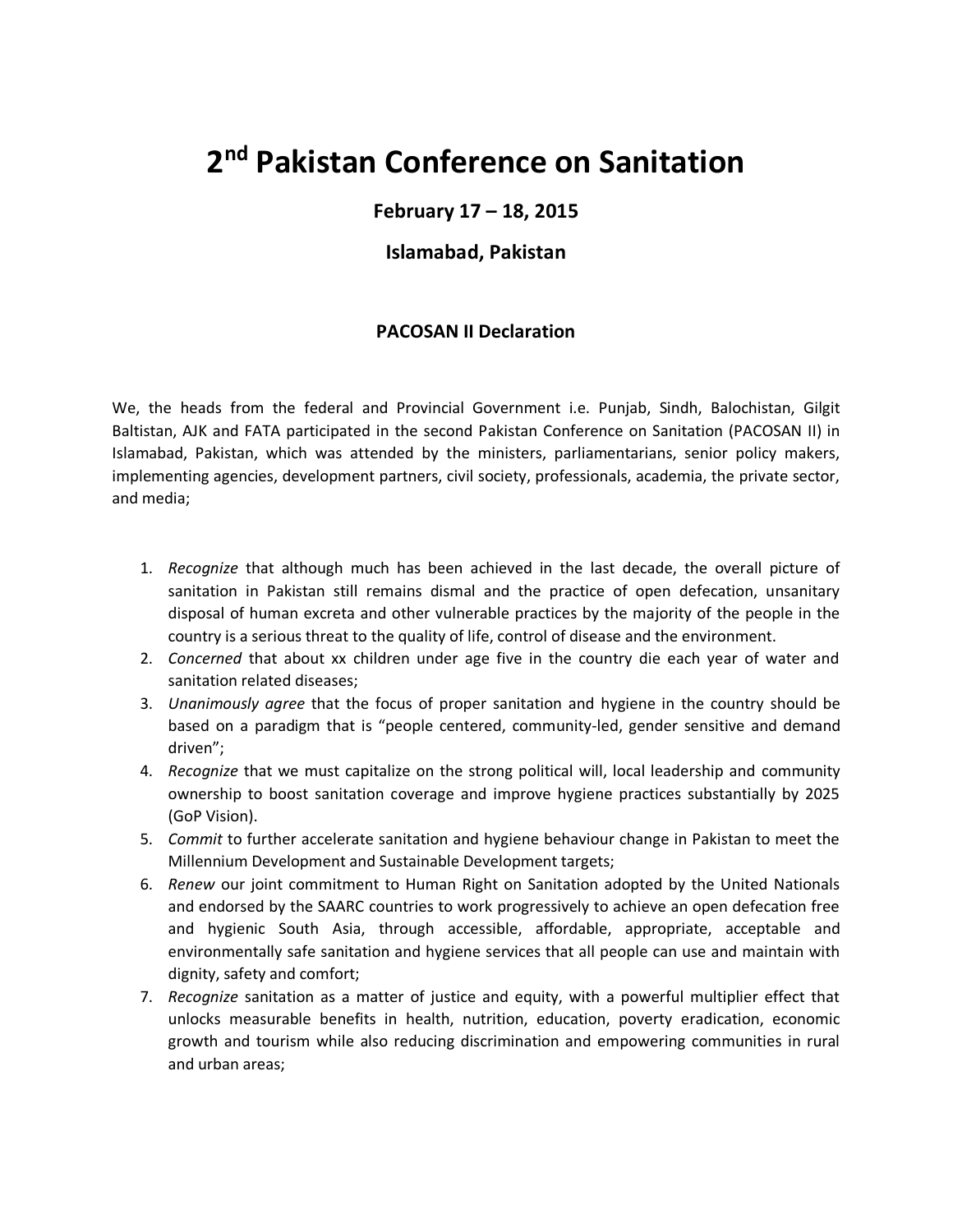- 8. *Prioritize* sanitation as a development intervention for health, dignity and security of all members of communities especially infants, girl-children, women, the elderly and differentlyabled;
- 9. *Reconfirm* the principles of policy and good practice set out in the SACOSAN declarations of the decade in Dhaka, Islamabad, New Delhi, Colombo and Nepal and to allocate and mobilise resources for delivering on all previous SACOSAN commitments;

PACOSAN II unanimously agrees and commits to an open defecation free Pakistan by 2025 and to progressively move towards sustainable environmental sanitation. In order to achieve this; we commit to:

- I. Establish WASH coordination structures led by government at the national, provincial and local level with the responsibility for coordinating sanitation and hygiene, involving all stakeholders including, but not limited to, those responsible for finance, health, public health, environment, water, education, gender and local government etc;
- II. Promote WASH as an integrated programme to eradicate stunting, wasting, polio and diarrhea;
- III. Mainstream equity (pro poor) dimensions into policy, legislation programming, planning and monitoring;
- IV. Promote human rights based approach to sanitation. Work progressively to recognize the right to sanitation in programmes, projects and eventually in legislation.
- V. Formulate, develop and implement adequately resourced provincial sanitation and hygiene plans with SMART (specific, measurable, achievable, realistic, time-bound) indicators that measure and report on processes and outcomes;
- VI. To develop time-bound plans and to allocate and mobilise resources for delivering on all previous SACOSAN commitments.
- VII. Prioritize and promote child and disabled friendly services and menstrual hygiene management in all public buildings and especially schools, health clinics and reflect and monitor this in standards, design, delivery and monitoring;
- VIII. Engage the Health sector at all levels in sanitation and hygiene promotion especially the Lady Health Workers (LHW) and nutrition officers as critical agents of preventive healthcare;
- IX. Raise awareness at all levels to foster demand and build capacity for sanitation and hygiene including but not limited to empowered community groups, women led groups, pro-poor public private partnerships, academia, service providers, religious leaders and the media.
- X. Recognize the importance of sustainable environmental sanitation and hygiene in urban areas and promote thinking of sanitation as the full cycle of proper arrangements, safe conveyance and sanitary disposal / re-use of liquid and solid wastes (including solutions that do not adversely impact the quality of land and water resources);
- XI. Raise the profile of WASH in schools with the objective of ensuring that every new and existing school at every educational level has functioning, child-friendly toilets, separate for girls and boys, with facilities for menstrual hygiene management.